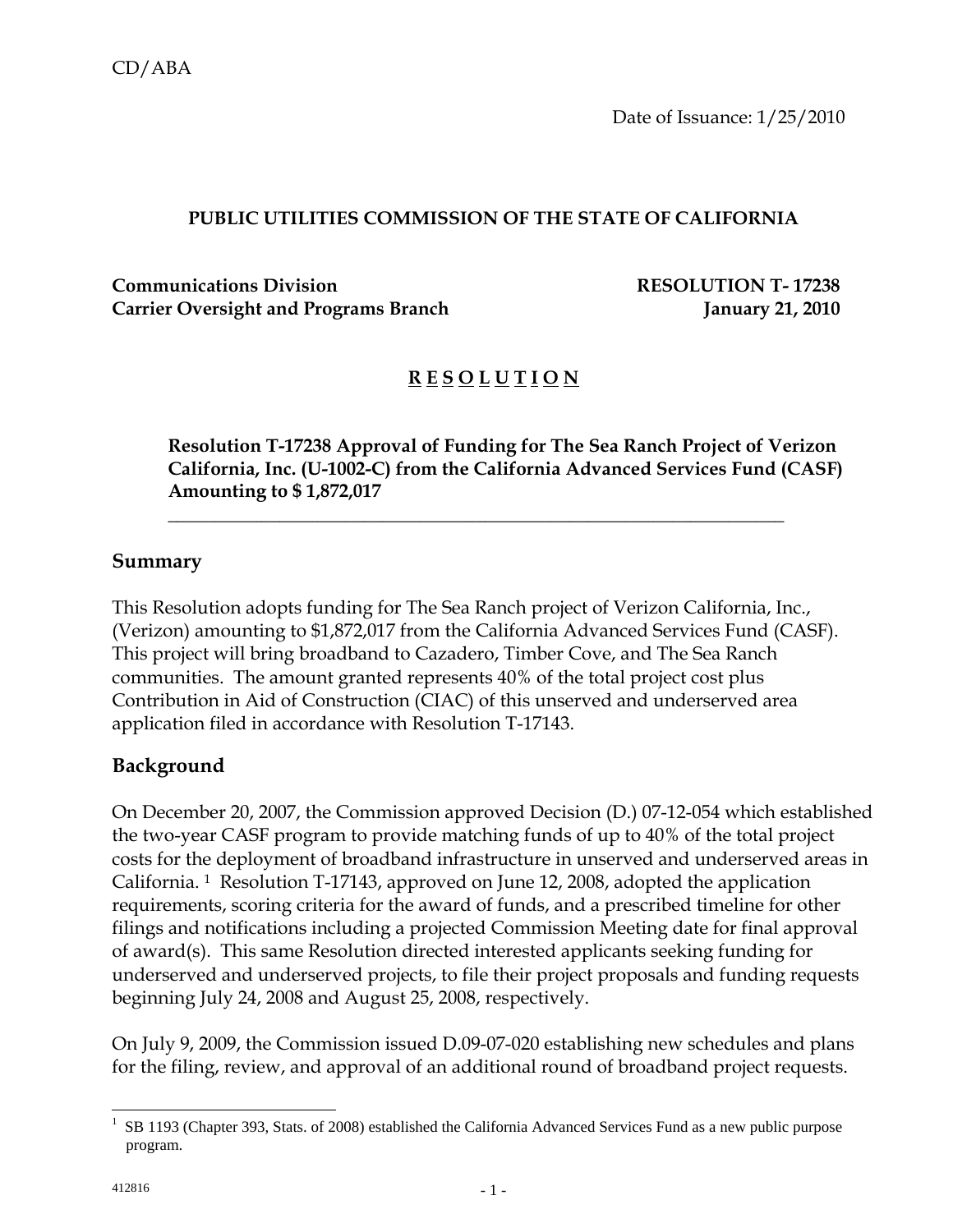This decision also provides the potential for the applicants to seek CASF program funding while pursuing funding for broadband deployment grants issued under the American Recovery and Reinvestment Act (ARRA).2 Because the federal grants under ARRA can fund up to 80% of the project, the Commission provided applicants in D.09-07-020 the opportunity to seek an additional 10% funding coverage from the CASF, leaving only 10% for the applicant to provide.

As of December 17, 2009, \$57.61 million has been granted for 38 projects covering 11,045 square miles benefiting 115,706 potential households as follows:

- Unserved \$12.04 million, 17 projects, 4,303 square miles, and 33,327 households
- Underserved \$45.57 million, 21 projects, 6,742 square miles, and 82,379 households.

### **Notice/Challenges**

The Census Block Group (CBG) list for the Sea Ranch application covering the three project area locations appeared by county on the Commission's CASF website page under "UNDERSERVED areas proposed to be served as of August 25, 2009: Census Block Groups (CBGs*)*." One challenge was filed with the Communications Division (CD) for two CBGs and, after verification of the challenge, CD modified the maps to remove the two confirmed challenged areas.

### **Discussion**

 $\overline{\phantom{a}}$ 

This Resolution adopts a total of \$1,872,017 in CASF funding support for The Sea Ranch project. The project is described in detail in Appendix A.

Verizon originally submitted The Sea Ranch application consisting of three separate project area locations (i.e. The Sea Ranch, Timber Cove, and Cazadero areas) on August 25, 2009, for a total CASF funding request of \$2.183 million. Subsequently, based on challenges filed and CD staff findings, Verizon modified its CASF funding request to \$2.147 million. This application proposes construction of 20 miles of new fiber optic line from the Cazadero area to the Timber Cove wire center and extending up to The Sea Ranch. Connection with AT&T's Monte Rio wire center and other leased facilities will enable the backhaul of traffic to Verizon's Novato facilities. For this project totaling \$3,548,175, as modified, Verizon seeks a CASF grant for \$1,419,270, equal to 40% of the project's costs, plus Contribution in Aid of Construction (CIAC) funding of \$452,747 for a total grant of \$1,872,017. Verizon does not plan to seek federal ARRA funds for this proposed project

For qualification purposes under the CASF program, underserved areas are defined as areas where broadband is available but no facilities-based provider offers service at speeds of at

<sup>2</sup> The American recovery and Reinvestment Act (ARRA) appropriates \$7.2 billion for grants and loans to support broadband deployment on a national level. ARRA offers a unique and ground breaking opportunity for California to partner with the federal government and other state agencies in advancing the goal of bridging the digital divide.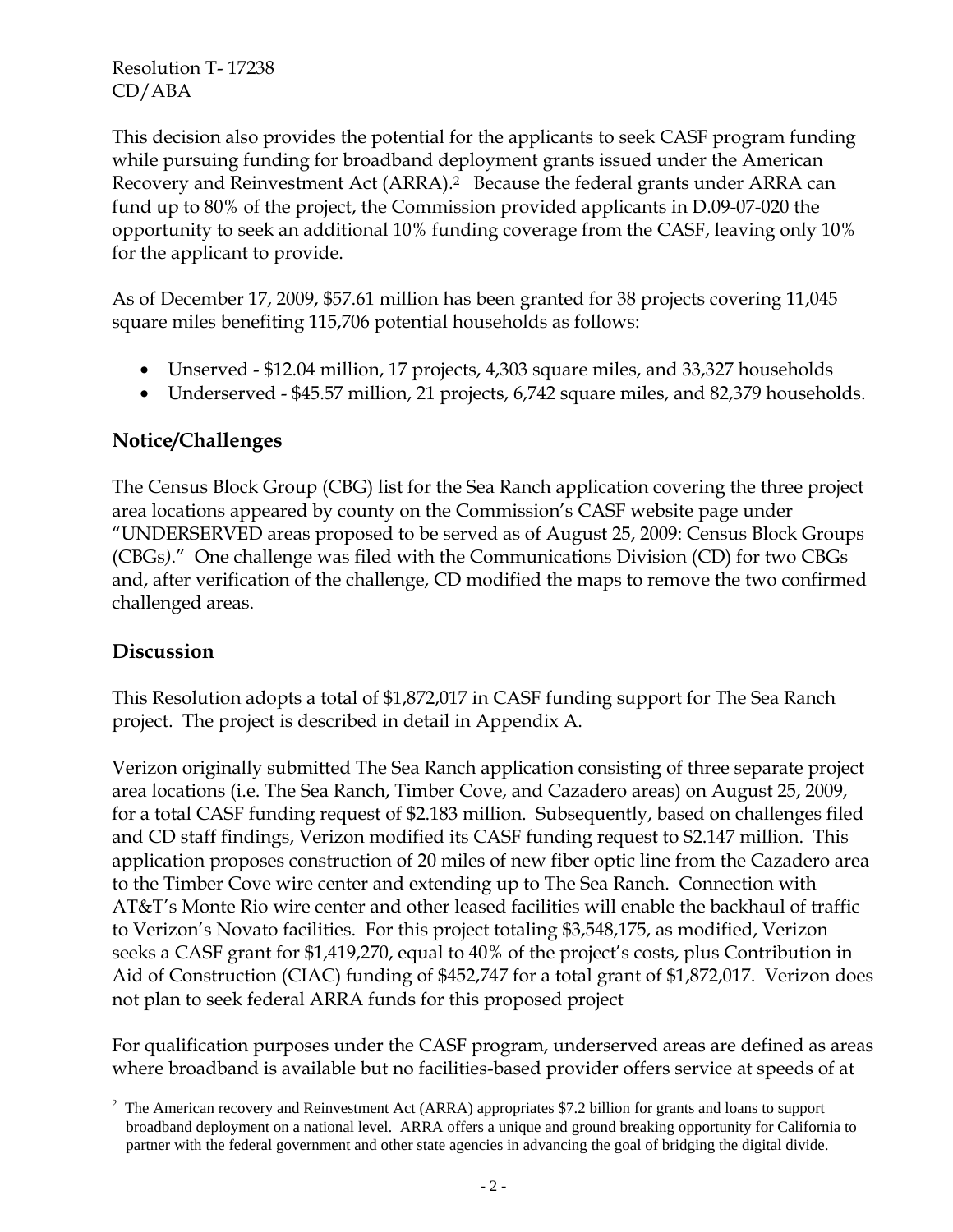least 3 mbps download and 1 mbps upload. CD reviewed this project's eligibility through the analysis of the required data submitted. These data include, but are not limited to: proof of Certificate of Public Convenience and Necessity (CPCN) registration; descriptions of current and proposed broadband infrastructure; Geographic Information System (GIS) formatted Shapefiles mapping the subject areas; assertion that the area is underserved; potential subscriber size and household incomes; project construction schedule; project budget; proposed pricing and commitment period for new subscribers; and, financial qualifications of the applicant. In addition, CD reviewed the Shapefiles submitted which mapped the broadband deployment proposed using United States 2000 Census data, the January, 2008, Broadband Task Force Report (BBTF) including its on-line maps, and the revised August 10, 2009, California Broadband Task Force (CBTF) map, among others. Comparisons of submitted maps to that of the BBTF and CBTF verified the existence or nonexistence of broadband service as well as speeds in areas where broadband services are available.

CD verified this project and, when necessary, requested additional information and/or meetings with the applicant to clarify its project proposal. CD also contacted local businesses and spoke to residents and service providers to validate the CBTF map data.

#### **Cazadero**

For the Cazadero area of The Sea Ranch application, CD verified that portions of the Cazadero area CBG are both served and unserved. A challenge filed with CD by Black Mountain Communications for two CBGs confirmed existing service around the proposed Cazadero project area. After a review of Black Mountain Communications' existing service area and the CBTF maps, CD informed Verizon of its findings and Verizon agreed to revise its application to reflect only those parts of the CBGs that are unserved.

### **Timber Cove**

For the Timber Cove area, the CBTF shows service at speeds of between 5-10 mbps but one prominent hotel serving that coastal community asserted that no one in the area has speed that fast. The hotel, in fact, pays for a T-1 dedicated line as does the local school in Fort Ross; everyone else in the community with internet service subscribes to satellite service. CD contacted a resident, referred by the hotel, and the resident attested that the only broadband service available for Timber Cove is from Hughes Satellite. According to this resident, although there is service, it is extremely slow, spotty, unreliable, and expensive, costing \$129 per month.

CD could not find evidence of speeds of 5-10 or 10-100 mbps, as reflected in CBTF, in Timber Cove. No challenges have been submitted to date to support the CBTF speed information. Therefore, CD is allowing Verizon to retain the CBG for the Timber Cove project area and concludes that Timber Cove is eligible for CASF funding.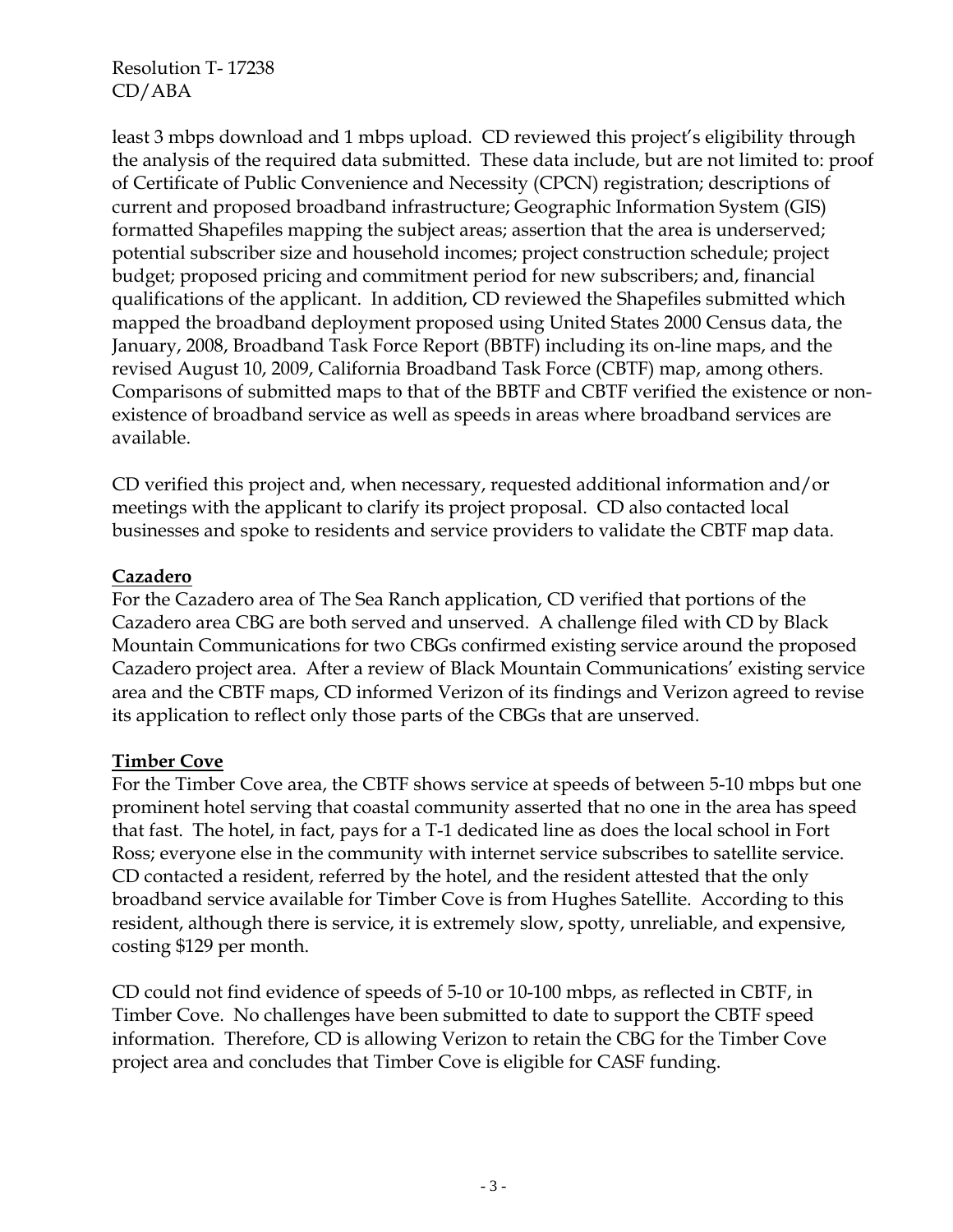#### **Sea Ranch**

For The Sea Ranch area, the CBTF indicates service on the southwest end of the community at speed between 10-100 mbps. Central Valley Cable, Inc. (CVC), the local cable service provider based in Gualala, contacted CD to provide challenge information. CVC confirmed that it offers its highest speed service as 3 mbps download and 1 mbps upload (3/1) to local residents in The Sea Ranch.

CVC then submitted supporting documentation including speed tests conducted in four different locations within its service area, a list of subscribers of the 3/1 mbps Premium package who reside in various areas of The Sea Ranch, and a list of all its customers within its footprint. In addition, CVC explained to CD its most recent network improvements in The Sea Ranch as having added bandwidth for its customers over a period of 13 months. However, residents in The Sea Ranch have come forward with letters of support for Verizon's proposal indicating that the existing broadband DSL service is slower than the advertised 3/1 mbps and not deployed throughout the service area. Specifically, they have noted that CVC has concentrated existing service for The Sea Ranch mainly on the west coastal side of State Highway 1 and that homes on the east side of State Highway 1 and some pockets of the area are not served.

In response, Verizon submitted a revised project proposal on November 10, 2009, covering The Sea Ranch community to be served out of its Sea Ranch wire center. From further analysis of information and comments filed by parties, Verizon plans to provide service in Cazadero, Timber Cove, and the Yardarm Drive cluster of The Sea Ranch. The Project Map of Appendix A reflects the proposed project as modified.

Verizon states this fiber installation would improve the area's service reliability by moving feed off of copper wire from its central office and providing access to other service providers from The Sea Ranch middle mile backhaul. Verizon proposes to offer speeds of 7 mbps download and 0.768 mbps upload in the service areas of The Sea Ranch application. Further, Verizon indicated that it would agree to a 12-month price commitment with rates of \$49.25 monthly for the 7/0.768 mbps plan (where available), \$45.25 monthly for 1.5 mbps or 3 mbps plan (where available), and \$34.25 monthly for the 768 kbps and 384 kbps up plan.

The project as modified spans 20 square miles and census information available indicates approximately 232 households combined are in the project locations. The total cost of the revised project is \$3,548,175 with the 40% CASF subsidy amounting to \$1,419,270 and CIAC amounting to \$452,747 for a total CASF fund request of \$1,872,017. A breakdown of costs is as follows: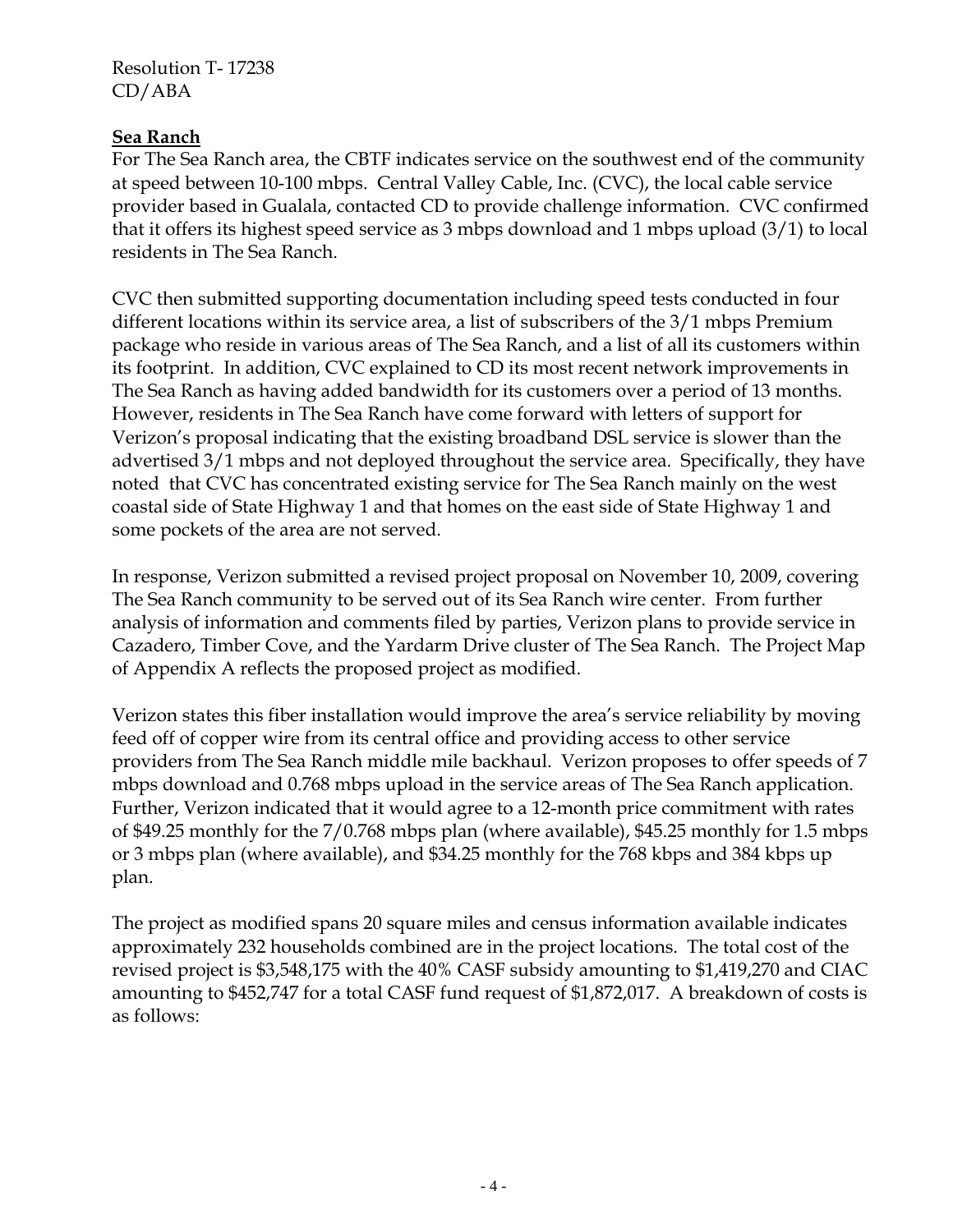| <b>CASF Eligible Expenses</b>           | <b>Project Cost</b> |
|-----------------------------------------|---------------------|
| Pre-Construction and Engineering        | \$2,200,000         |
| Materials/Supplies and Equipment        | \$148,175           |
| <b>Environmental Studies/Permitting</b> | \$1,200,000         |
| <b>Total Proposed Budget</b>            | \$3,548,175         |
| CASF 40% Funds                          | \$1,419,270         |
| CIAC @ 31.9%                            | \$452,747           |
| <b>Total CASF Funding</b>               | \$1,872,017         |

In view of these findings, Verizon's The Sea Ranch project, as modified, is recommended for approval and award of CASF funding.

This project is subject to the California Environmental Quality Act (CEQA). The Commission cannot authorize the disbursal of funds, and Verizon cannot conduct ground disturbing activities, until completion of CEQA review. Verizon indicates that it will agree to provide, prior to the first 25% payment, identification of any other special permits required with a cross reference to the government agencies from which the permits will be required for this project. Verizon California, Inc. should comply with all guidelines, requirements, and conditions associated with the granting of CASF funds as specified in Resolution T-17143 including the submission of FCC Form 477 and compliance with the CEQA, among others

The Application Requirements and Guidelines on the awarding of CASF Funds<sup>3</sup> provide that the execution of a Performance Bond is not required if 60% of the total project costs come from the applicant's capital budget and is not obtained from outside financing sources. In its application, Verizon indicated that 60% of the total project costs will come from its existing capital budget as submitted in the company's financial documentation. Therefore, a performance bond is not required for this project.

# **Payments to CASF Recipients**

Submission of invoices from and payments to Verizon California, Inc. shall be made in accordance with Section IX of Appendix A of Resolution T-17143 and according to the guidelines and supporting documentation required in Resolution T-17143. Payment to Verizon shall essentially follow the process adopted for funds created under Public Utilities Code §270. The following table describes the timeline for processing CASF payments.

 $\overline{\phantom{a}}$ 

<sup>&</sup>lt;sup>3</sup> Resolution T-17143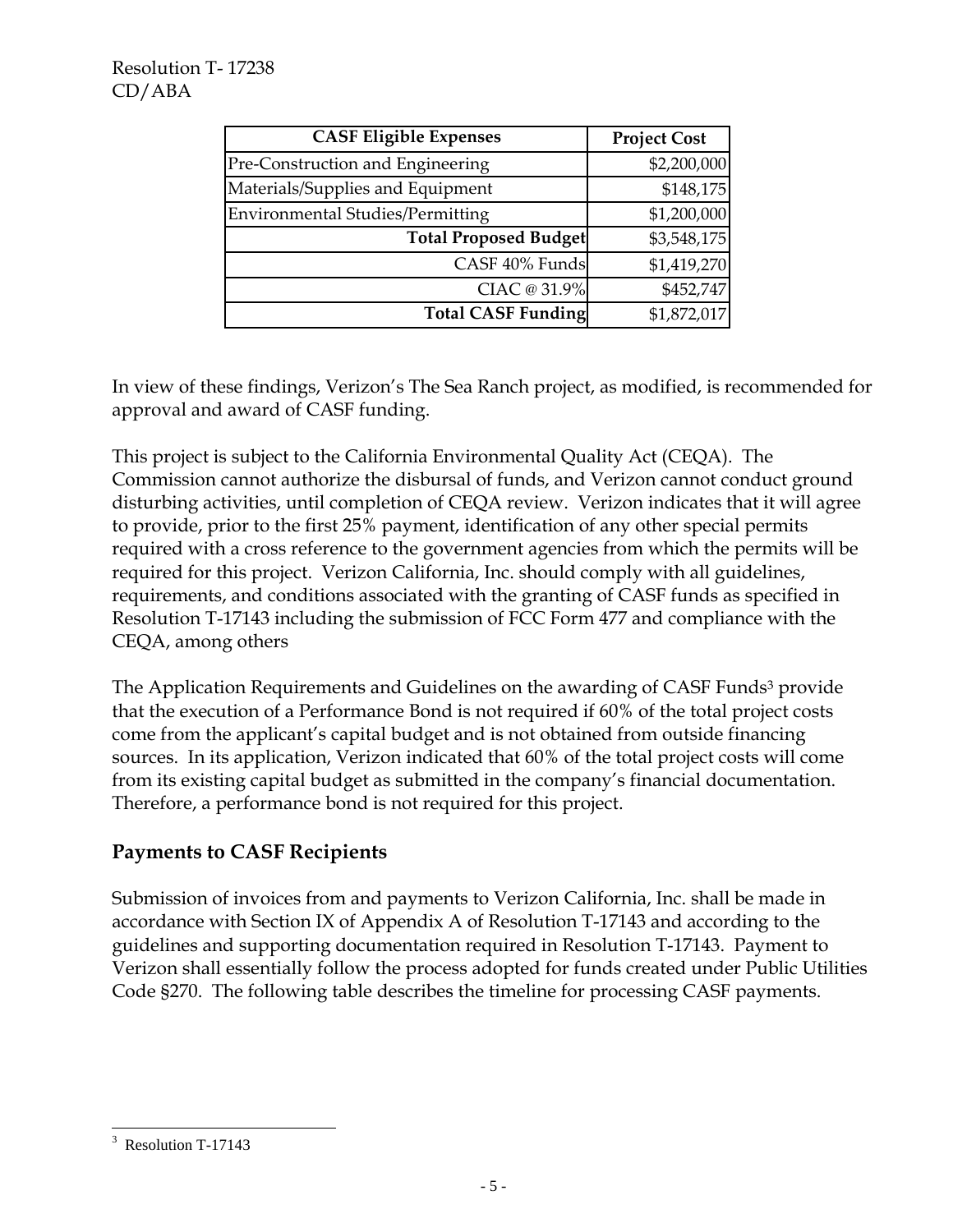| Event                                                                                                       | Payment Cycle 1<br>(Day/Month)                       | <b>Payment Cycle 2</b><br>(Day/Month)                             |
|-------------------------------------------------------------------------------------------------------------|------------------------------------------------------|-------------------------------------------------------------------|
| Invoices due from Verizon<br>California, Inc. to CD                                                         | 5 <sup>th</sup> of Month 1                           | $20th$ of Month 1                                                 |
| Payment letters from CD to<br>Information and<br><b>Management Services</b><br>Division (IMSD) <sup>4</sup> | On 19th of Month 1                                   | On 4 <sup>th</sup> of Month 2                                     |
| Invoices submitted from<br><b>IMSD</b> to State Controller's<br>Office (SCO) for payments                   | 20 <sup>th</sup> through 26 <sup>th</sup> of Month 1 | 5 <sup>th</sup> through 13 <sup>th</sup> of<br>Month <sub>2</sub> |

Verizon may submit its invoices under Payment Cycle 1 or 2.

If any date in this payment schedule falls on a weekend or holiday, that date will be advanced to the next business day but the remaining dates in the payment schedule will remain unchanged. SCO requires 14 to 21 days to issue payment from the day that requests are received by SCO.

### **Comments on Draft Resolution**

In compliance with PU Code § 311(g), a notice letter was emailed on November 13, 2009, informing a) CASF applicants filing under D. 09-07-020 and b) parties on the service list of R.06-06-028 of the availability of the draft of this Resolution for public comments at the Commission's website http://www.cpuc.ca.gov/static/documents/index.htm. This letter also informed parties that the final conformed Resolution adopted by the Commission will be posted and available at this same website.

Opening comments, due by November 30, 2009, were filed by CVC, Verizon, and Esplanade.US, Inc. CVC, Verizon, The Sea Ranch Association, and The Division of Ratepayer Advocates filed Reply Comments, due December 7, 2009.

The Comments filed and responses to them are discussed below.

### *Opening Comments*

### *I. Central Valley Cable*

 CVC objected to CD's description of The Sea Ranch as "underserved," asserted its history of internet service to The Sea Ranch since 2001, and discussed the technology improvements it implemented over the years, especially the 2008-09 upgrades which

 5 The above schedule is contingent on the CASF recipient submitting clear, complete, and error-free invoices to CD. Additional time to process payments may be necessary if CD finds problems with the submitted invoices.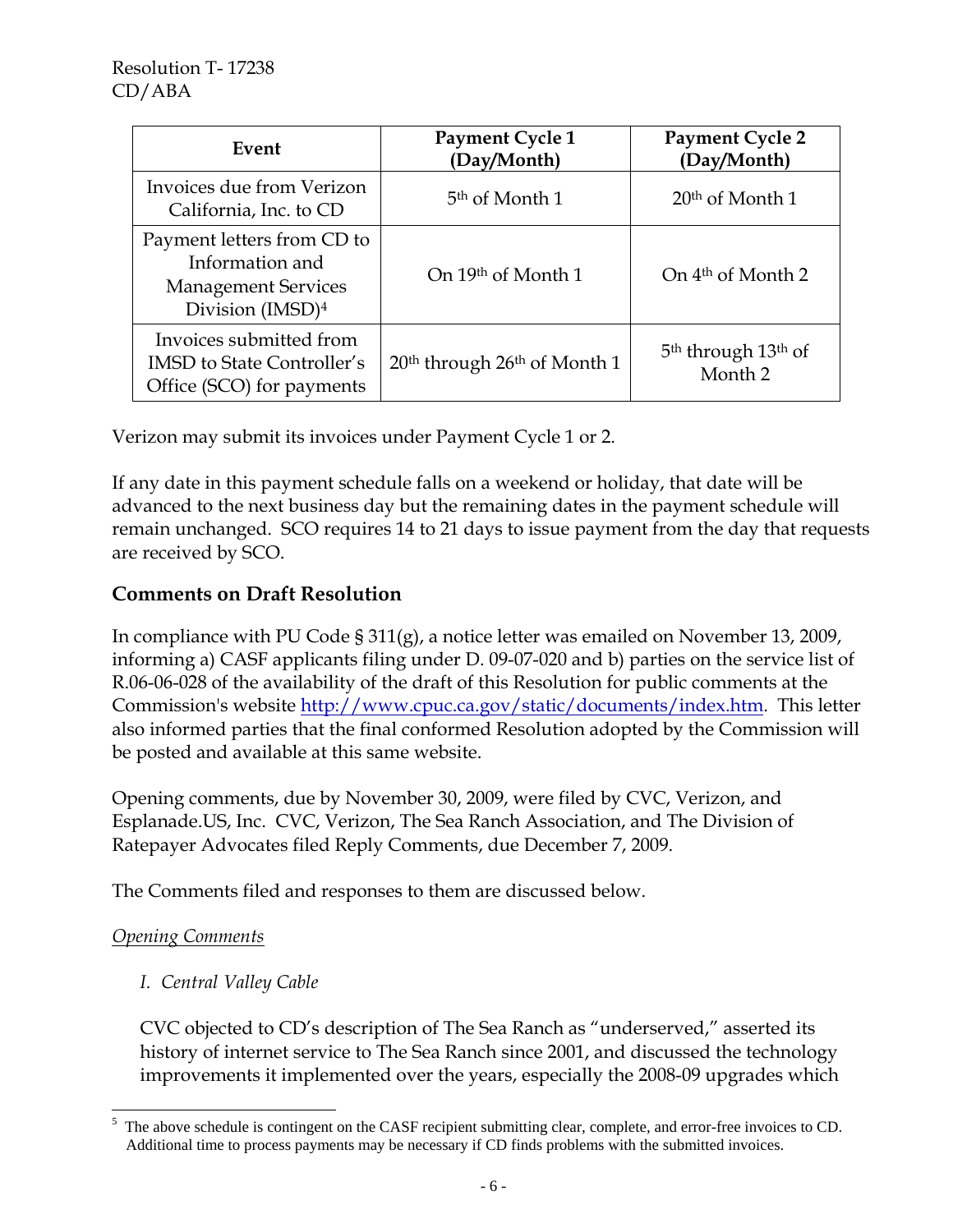expanded the bandwidth capacity for the area. Besides offering 3 mbps download and 1 mbps upload, CVC stated it offers residents the choice of four other, slower, speeds. Specifically, CVC argued against CASF approval of Verizon's project in The Sea Ranch when, at 7 mbps download and 768 kbps upload, the proposed project does not meet the Commission's own CASF benchmark speed. CVC requested consideration of equal treatment of confidential information of its proprietary information, which PUCregulated carriers are afforded, in order that CD staff may thoroughly analyze relevant speed and customer billing data to determine the area is and has been served by broadband at 3/1 mbps. CVC argued that inaccurate speed data from residents precipitated from the original Resolution released in October and sent to the Commission misleads CD staff. CVC invited on-site speed testing by CD staff to validate its service throughout The Sea Ranch.

### *II. Verizon*

 Verizon commented that the draft Resolution's 12 month price commitment required correction and submitted the correct figures for the three proposed subscription plans. Verizon requested correction of the subscribership numbers for the project, as a whole, and gave its reasoning for the methodology used to determine its number of subscribers in the project as compared to staff's number used in the draft Resolution. Lastly, Verizon claimed exemption from California Environmental Quality Act requirements based on R.06-10-006 which states certain incumbent carriers, like Verizon, have Certificates of Public Convenience and Necessity and possess no restrictions on construction of facilities.

### *III. Esplanade.US, Inc. (Esplanade)*

 Esplanade submitted comments which clarified its existing span of service provided in and around The Sea Ranch. It attested that the area is cooperatively served by 3/1 mbps internet broadband from CVC and its own company. Esplanade explained in detail the background of the physical geography of The Sea Ranch and how the two broadband providers offer cable and wireless services which cooperatively work to serve the total footprint. Therefore, Esplanade objected to CASF funding of Verizon's project in The Sea Ranch because the community is already served.

### *Reply Comments*

### *I. CVC*

 In reply comments, CVC reiterated that it is the incumbent local cable television and internet provider offering broadband service to The Sea Ranch residents that meets the state's 3/1 CASF definition. CVC included speed test data, three samples for each of eight separate locations performed for three days along with the results of one open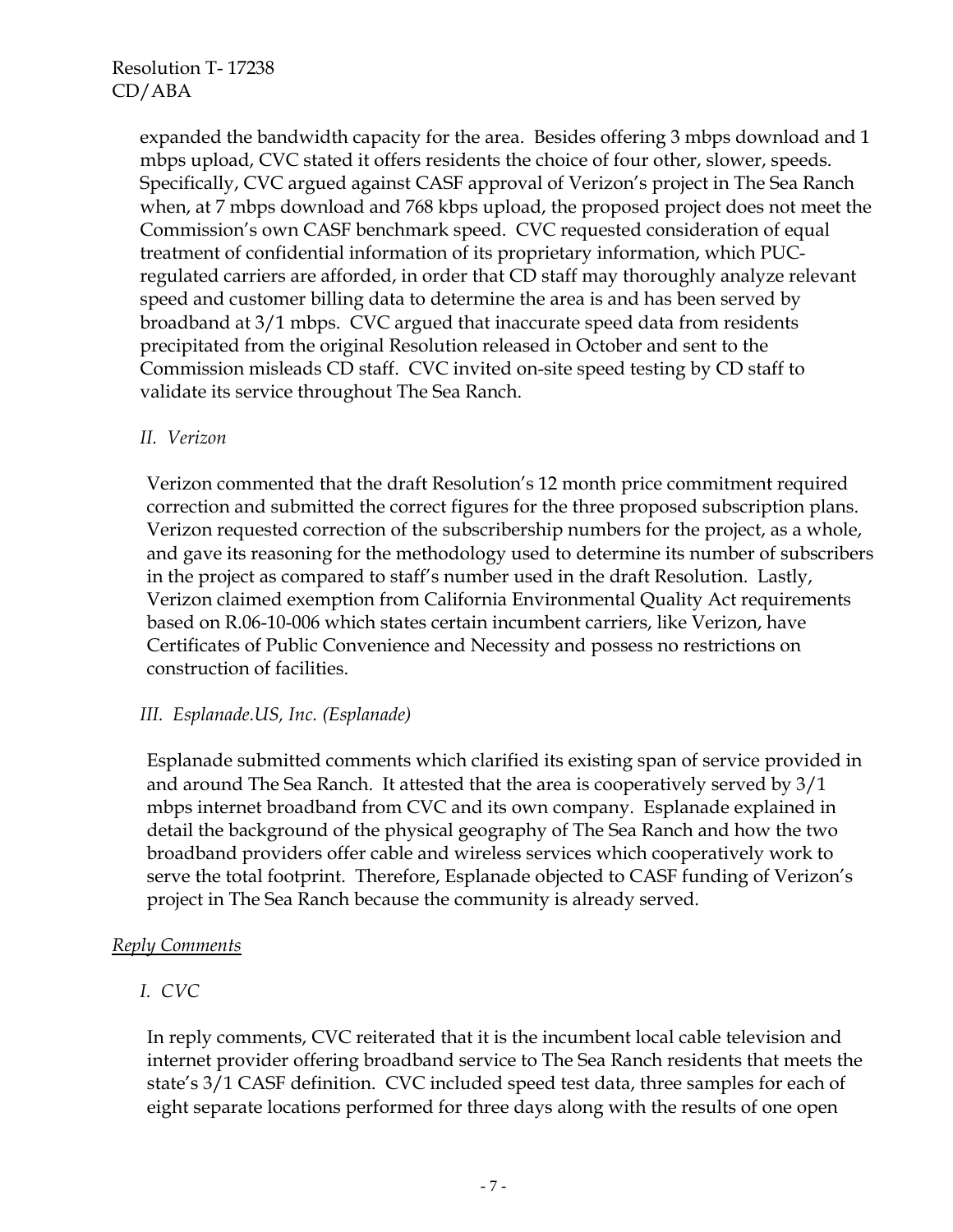download trunk test. CVC performed these tests in neighborhoods identified as underserved in draft Resolution (Revision 1).

#### *II. Verizon*

 Verizon argued that The Sea Ranch area is underserved by the fact that 3/1 speed is not ubiquitous in the development, per CVC's opening comments discussing the area's topography and the cooperative relationship with Esplanade, the local wireless provider. In addition to proposing broadband service, Verizon states that it can remedy The Sea Ranch's overall system capacity and improve reliability and access for other ISPs because construction of this CASF project will tie into the general backhaul. The project's targeted 7 mbps download and 768 kbps upload may not exactly meet the 3/1 benchmark but the benchmark is not absolute.

#### *III. The Sea Ranch Association (TSRA)*

 TSRA submitted comments which included background on the community and its interest in this application; assertion that the area is underserved; and, an attempt to identify truly unserved areas. The Sea Ranch is a rural planned community on the coast and TSRA estimates that about one-third (or, about 581) of the 1,760 homes are occupied full-time. The rest of the homes are weekend or vacation residences. TSRA claimed that 3/1 speeds cannot be verified and are not consistent. In support, TSRA submitted data of speed tests run at four locations over 17 days between November 3 and December 5, 2009. Lastly, TSRA attempted to isolate and identify truly unserved areas. However, it stated it needed the equivalent of company billing data which was impossible to obtain.

### *IV. The Division of Ratepayer Advocates (DRA)*

 DRA submitted comments focused on differences between the first two draft Resolutions and data for the project budget and the number of households to be served. It also stated that The Sea Ranch area required further verification of whether it was truly underserved.

#### *Staff Responses on Comments Filed*

 CD staff investigated the speed test data submitted by each party and, when necessary, requested additional data or communicated with each party to clarify information. Speed tests in specific spot locations by parties, including residents' own tests, confirm that 3/1 speed is attainable in many areas of The Sea Ranch. Using the service territory map and focusing on areas where testing had not occurred previously, CD staff independently contacted 3/1 subscribers to test speeds in real-time and inquire about their broadband speed experience. These resulted in affirming that 3 mbps download and 1 mbps upload is available in portions of The Sea Ranch development. However,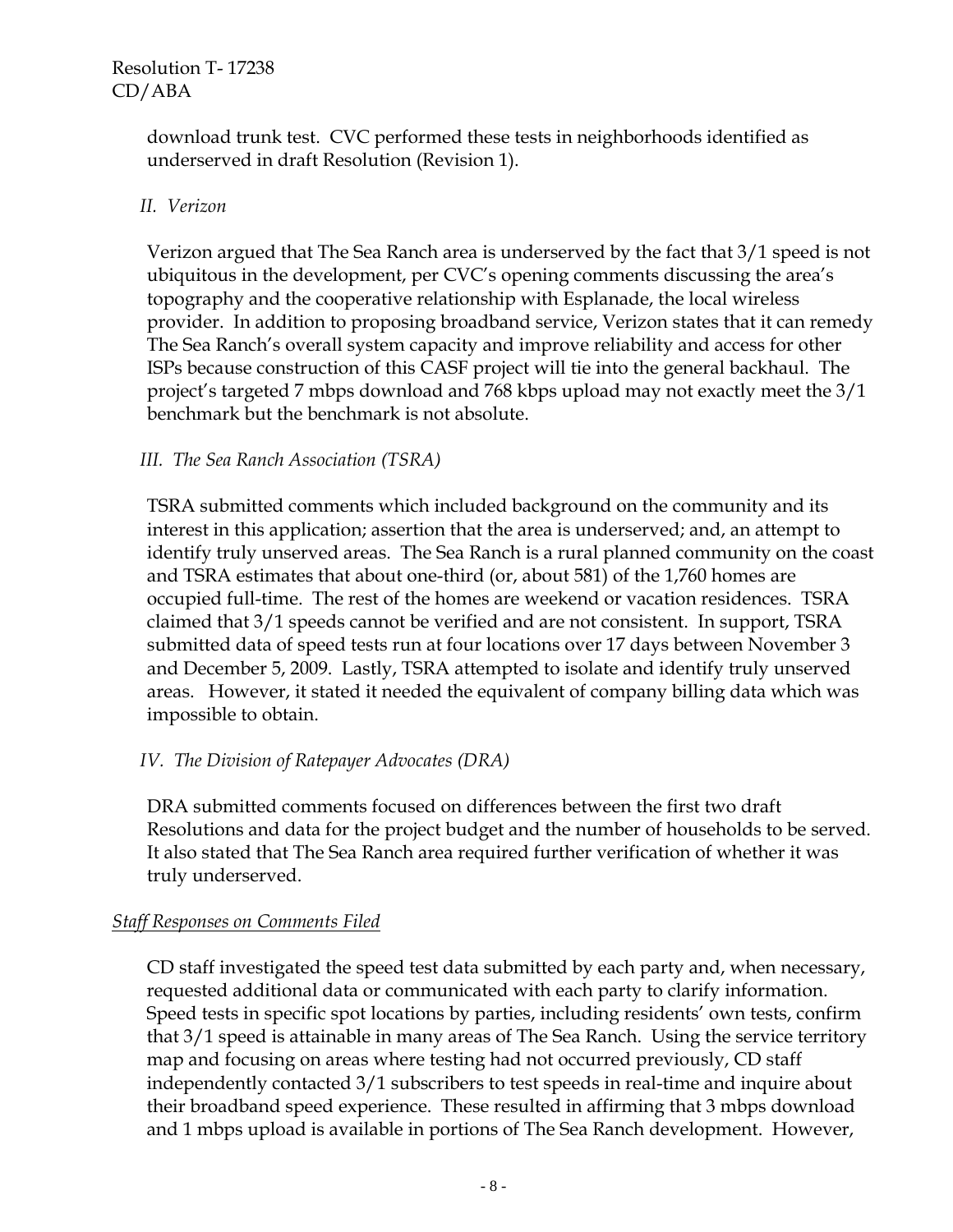staff's investigation also determined that the Yardarm-94580 cluster in the southern end of the development did not show broadband service being provided at this time. Therefore, the Yardarm-95480 cluster of The Sea Ranch area is recommended for CASF funding.

 DRA's comments on the inconsistencies and differences in budget data, square mileage of project, households, pricing, and categorization of The Sea Ranch development related to past and current modifications are now remedied in this Resolution. The inconsistency of household information is a direct result of a prior reduction of square mileage in Cazadero due to an already-existing service territory which prohibits Verizon from receiving CASF funding. Further, in its opening comments, Verizon explained that a miscalculation by staff resulted in the error on household data. This final count of households is reflected in Appendix A. As for budget differences, the reduction in project size does not result in a large reduction in project cost because the major expense of backhaul to be constructed remains nearly the same. The fiber backbone from Cazadero and Timber Cove up to The Sea Ranch and the costs of required environmental studies and permits account for the largest budget expenses of this project.

 With respect to Verizon's claim that it does not require CEQA approval since it is the incumbent within the applied-for area, staff reminds Verizon of the fact that CASF awards are discretionary funds from the Commission. Thus the Commission's decision to award CASF funds for a construction project is subject to CEQA. After further discussion, Verizon agreed that the project is subject to CEQA and to work closely with the appropriate lead and responsible agencies to complete environmental review of the project.

 Lastly, as a resource tool during this review, CVC submitted a complete footprint of its service territory conforming to the CBTF map format. As a result, CVC's broadband territory is included in the current CBTF statewide map.

### **Conclusion**

The Commission finds CD's recommended CASF fund award for Verizon's The Sea Ranch project covering the Yardarm-95480 area of The Sea Ranch development, Timber Cove, and Cazadero area as discussed in this Resolution and summarized in Appendix A to be reasonable and consistent with Commission orders and, therefore, adopts such award.

# **Findings**

1. The Commission finds Communications Division's (CD) recommended California Advanced Services Fund (CASF) award for The Sea Ranch project of Verizon California, Inc., (U-1002-C) (Verizon) as discussed in this Resolution and summarized in Appendix A reasonable and consistent with Commission orders and, therefore, should be adopted.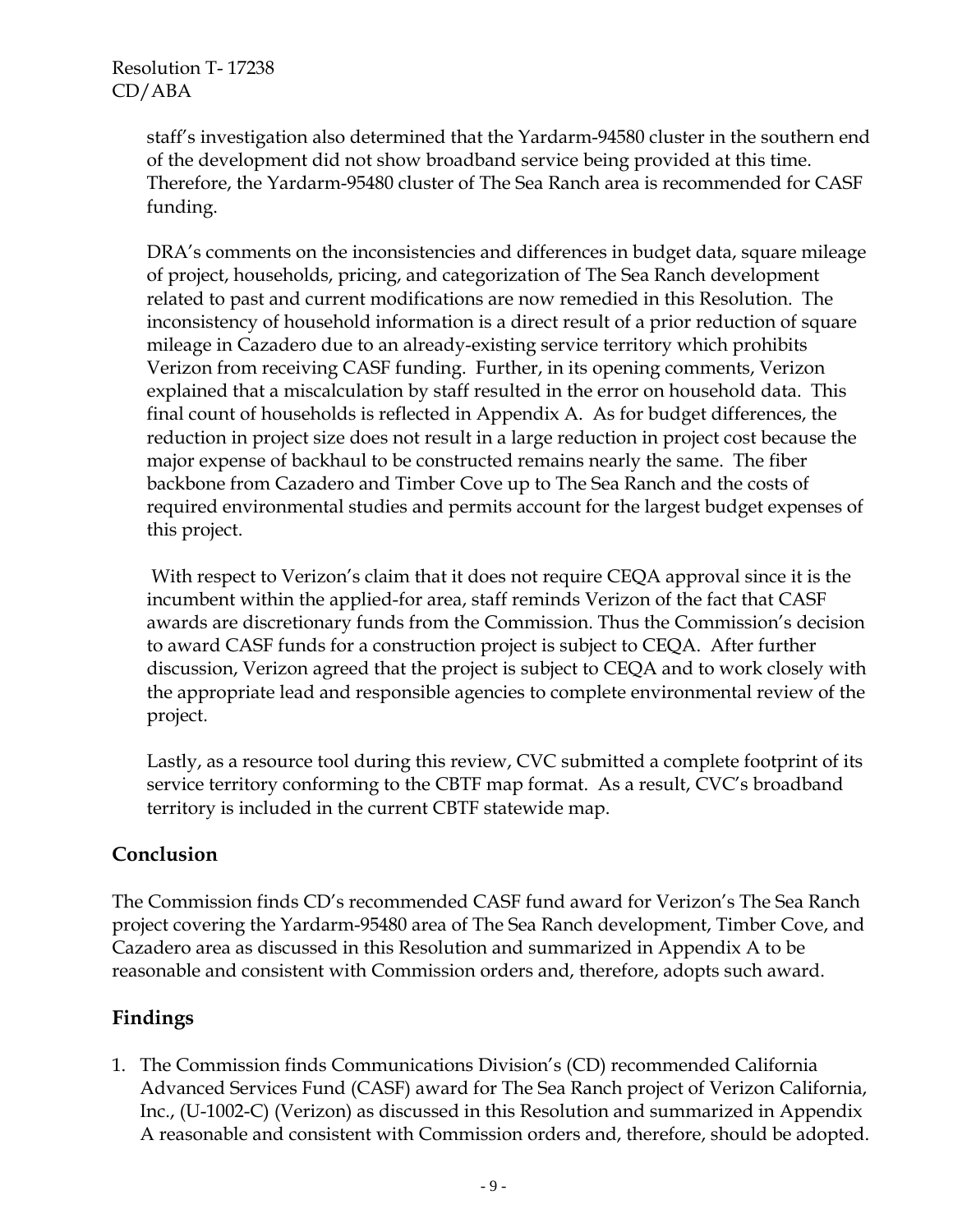- 2. The CASF was established as a two-year program that will provide matching funds of up to 40% of the total project costs for the deployment of broadband infrastructure in unserved and underserved areas in California, subject to the Commission's completion of review pursuant to the California Environmental Quality Act.
- 3. Resolution T-17143, approved on June 12, 2008, adopts the application requirements and scoring criteria for the award of funds, a prescribed timeline for other filings, and notifications including a projected Commission Meeting date for final approval of award(s). T-17143 directed interested applicants seeking funding for unserved and underserved projects to file their project proposals and funding requests beginning July 24, 2008.
- 4. On July 9, 2009, the Commission issued D.09-07-020 approving a new CASF schedule and plan for an additional round of broadband projects that would complement broadband grants awarded under the federal government's American Recovery and Reinvestment Act (ARRA). While retaining the 40% matching grant process, the Commission in this Decision authorized providers an option of seeking a 10% grant from the CASF concurrent with efforts to seek an 80% grant from the ARRA fund.
- 5. A list of census block groups (CBGs) appeared by county on the Commission's CASF website page under "UNDERSERVED areas proposed to be served as of August 25, 2009: Census Block Groups (CBGs)." The Communications Division (CD) proceeded with its independent review and analysis of this project area to verify that it was underserved as of the applicant's filing date.
- 6. Verizon filed The Sea Ranch application consisting of three project areas (i.e. The Sea Ranch, Timber Cove, and Cazadero areas) on August 25, 2009 seeking CASF funding for 40% of its project, or \$2,182,800.
- 7. Verizon California, Inc. plans to construct new fiber optic line extending from the Timber Cove wire center to The Sea Ranch wire center. Connection from Timber Cove south with AT&T's Monte Rio wire center and other leased facilities will enable the backhaul of traffic to Verizon's Novato facilities. Three CBGs will receive at minimum speeds starting at 7 mbps download and 0.768 mbps upload.
- 8. Unserved areas are defined as areas not served by any form of facilities-based broadband or where internet connectivity is available only through dial-up service or satellite.
- 9. Underserved areas are defined as areas where broadband are available but no facilitiesbased provider offers service at speeds of at least 3 mbps download and 1 mbps upload.
- 10. CD reviewed Verizon California, Inc.'s The Sea Ranch application eligibility through the analysis of required data submitted. These data include, but are not limited to: proof of CPCN registration; descriptions of current and proposed broadband infrastructure; geographic information system (GIS) formatted Shapefiles mapping the subject areas; assertion that the area is underserved; potential subscriber size and household incomes; project construction schedule; project budget; proposed pricing and commitment period for new subscribers; and, financial qualifications of the applicant.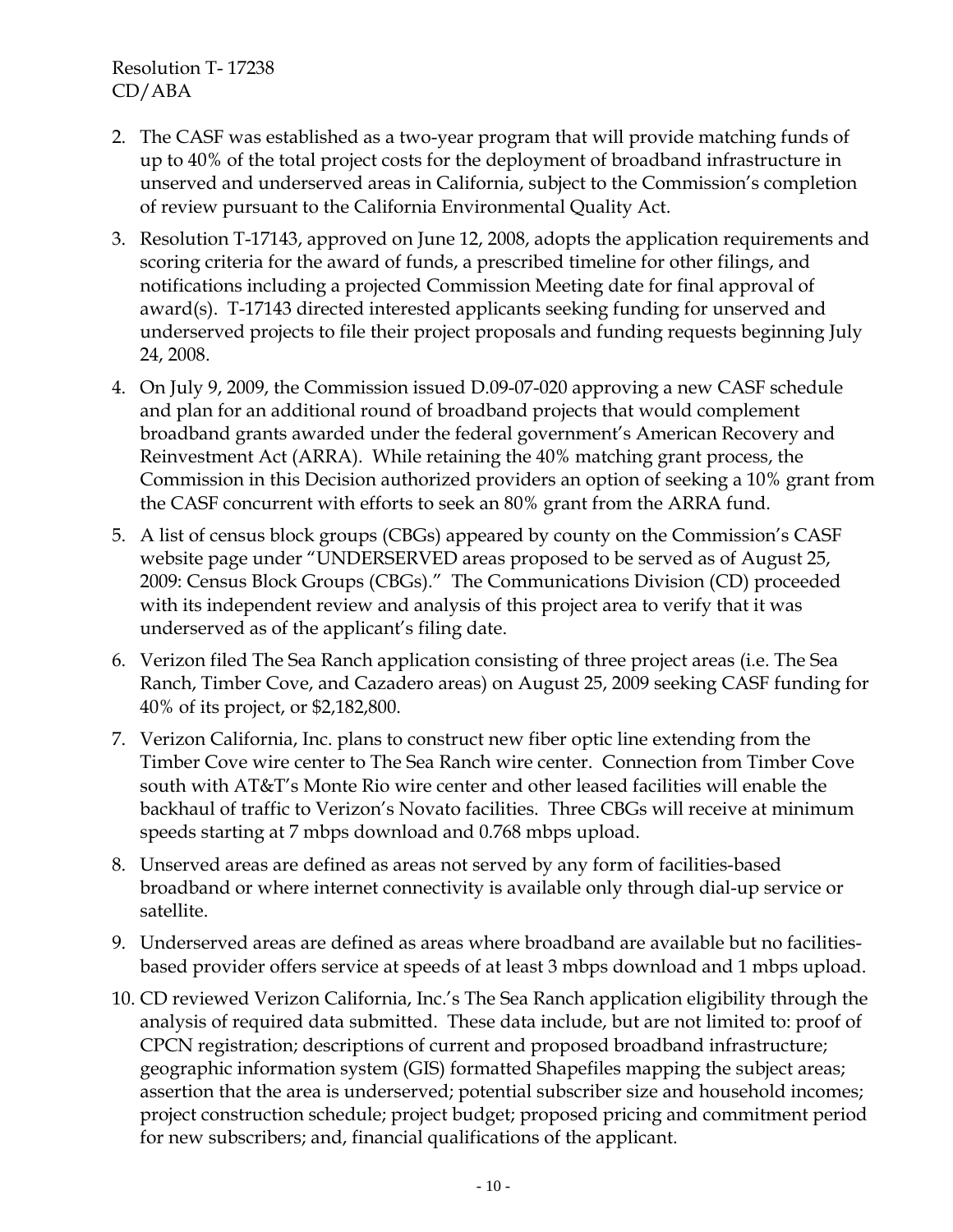- 11. Shapefiles, which mapped the broadband deployment, were reviewed by CD using sources including, but not limited to, the United States 2000 Census data, the January, 2008, Broadband Task Force Report, and the revised August 10, 2009, California Broadband Task Force (CBTF) map, among others. These maps helped to verify the existence or non-existence of broadband service areas and broadband speeds, where available.
- 12. CD verified this project and, when necessary, requested additional information and/or meetings with the applicant to clarify its project proposal. Of the three CBGs in this project, two were formally challenged. CD requested additional information to verify the applicant's project proposal against the challenges. Verizon addressed the challenges, determined to remove project areas to resolve overlaps, and modified the project mapping and correlating data including project budget.
- 13. On November 10, 2009, Verizon modified its project proposal to include four clusters of service in the south of The Sea Ranch community asserting that it is unserved.
- 14. The area to be served, as modified, spans 20 square miles and the project will deliver service to 232 households.
- 15. The total project cost of the Sea Ranch application, which consists of three service areas (The Sea Ranch/Yardarm-95480, Timber Cove, and Cazadero areas) is \$3,548,175 with the 40% CASF subsidy amounting to \$1,419,270 and Contribution in Aid of Construction amounting to \$452,747 for a total CASF fund request of \$1,872,017.
- 16. After its independent review, CD determined Verizon's The Sea Ranch project, as modified, covering three CBGs eligible to receive funding under CASF.
- 17. This project is subject to the California Environmental Quality Act (CEQA) requirements. The Commission cannot authorize the disbursal of funds, and Verizon cannot conduct ground disturbing activities, until the completion of CEQA review.
- 18. Verizon California, Inc. should comply with all guidelines, requirements, and conditions associated with the granting of CASF funds as specified in Resolution T-17143 including the submission of FCC Form 477 and compliance with the CEQA, among others.
- 19. The posting of a performance bond is not required because Verizon California, Inc. indicated that its match of the 60% of the total project costs will come from its existing capital budget.
- 20. A notice letter was emailed on November 13, 2009, informing a) all CASF applicants filing under D. 09-07-020 and b) parties on the service list of R.06-06-028 of the availability of the draft of this Resolution for public comments at the Commission's website http://www.cpuc.ca.gov/static/documents/index.htm. This letter also informed parties that the final conformed Resolution adopted by the Commission will be posted and available at this same website.
- 21. Comments filed by parties are addressed in this Resolution.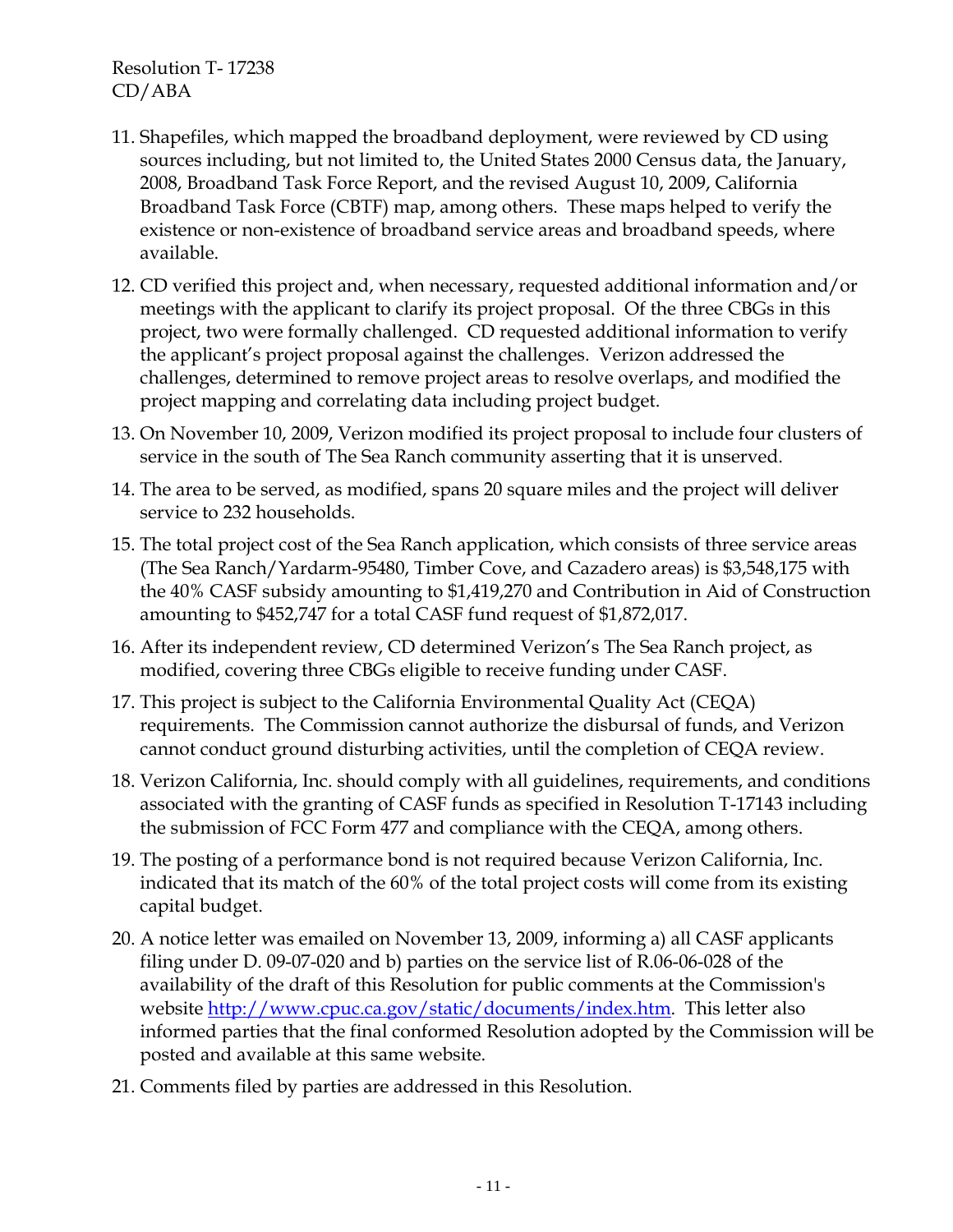22. The Commission finds CD's recommendation of CASF award for Verizon's The Sea Ranch project summarized in Appendix A of this Resolution reasonable and consistent with Commission orders and should be adopted.

# **THEREFORE, IT IS ORDERED that:**

- 1. The California Advanced Services Fund shall award \$1,872,017 from the California Advanced Services Fund to Verizon California, Inc. for The Sea Ranch project for unserved and underserved areas as described in the Discussion section and summarized in Appendix A of this Resolution.
- 2. The posting of a performance bond by Verizon California, Inc. is not required for this project.
- 3. Verizon California, Inc. shall comply with all guidelines, requirements and conditions associated with the CASF funds award as specified in Resolution T-17143.
- 4. The program fund payment of \$1,872,017 for this Commission-approved underserved project shall be paid out of the CASF fund in accordance with the guidelines adopted in Resolution T-17143.
- 5. Payments to the CASF recipient shall be in accordance with Section IX of Appendix A of Resolution T-17143 and in accordance with the process defined in the "Payments to CASF Recipients" section of this Resolution.

This Resolution is effective today.

I hereby certify that this Resolution was adopted by the Public Utilities Commission at its regular meeting on January 21, 2010. The following Commissioners approved it:

/s/ Paul Clanon

PAUL CLANON Executive Director

MICHAEL R. PEEVEY President DIAN M. GRUENEICH JOHN A. BOHN TIMOTHY ALAN SIMON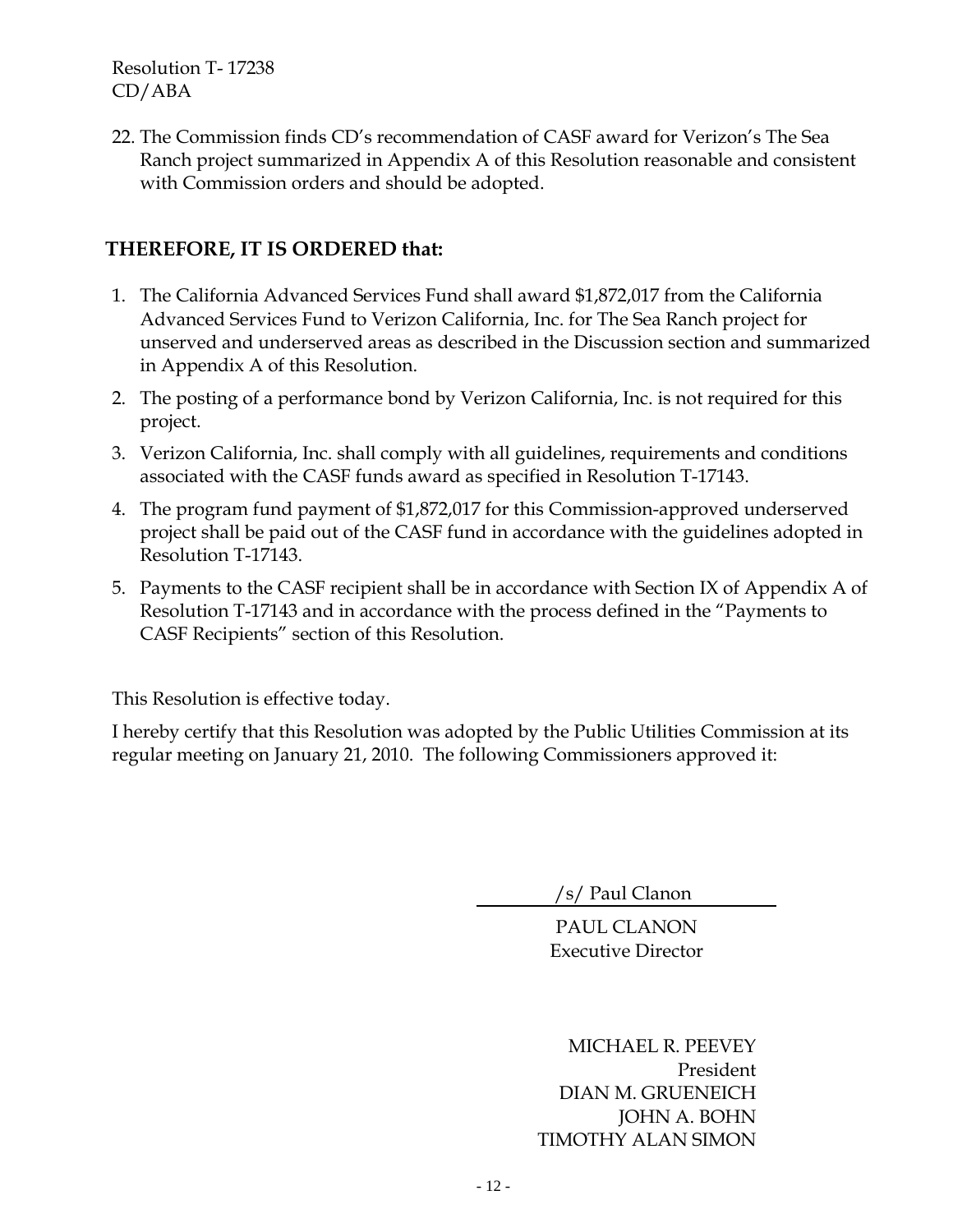Commissioners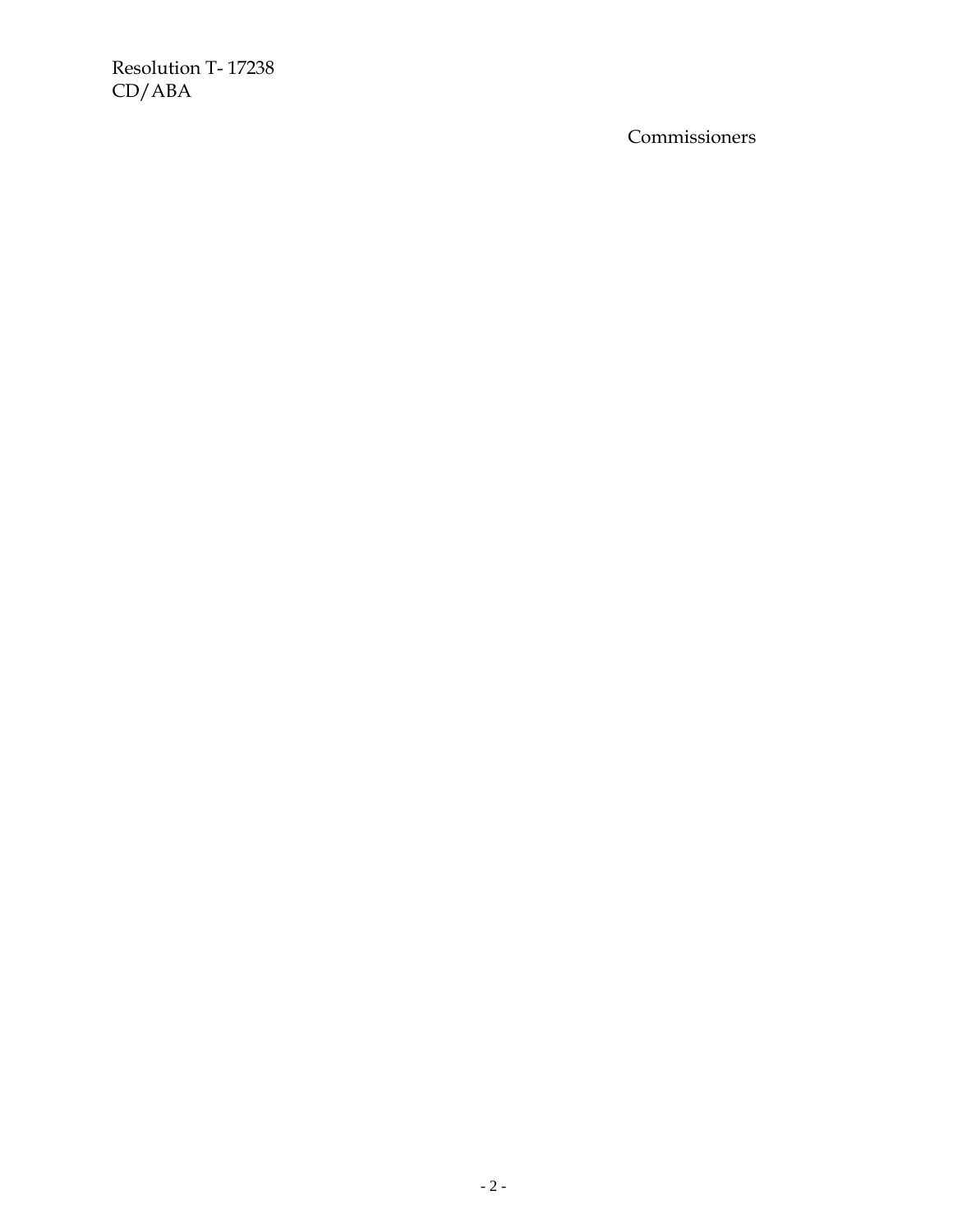## **APPENDIX A**

### **Resolution T- 17238 Verizon California, Inc. (U-1002-C) The Sea Ranch Project - Key Information**

| 1                | <b>Project ID</b>                                               | Verizon California, Inc.                                                                                                                                                                                                                                                                                                                                                                        |                              |
|------------------|-----------------------------------------------------------------|-------------------------------------------------------------------------------------------------------------------------------------------------------------------------------------------------------------------------------------------------------------------------------------------------------------------------------------------------------------------------------------------------|------------------------------|
| $\overline{2}$   | <b>Project Name</b>                                             |                                                                                                                                                                                                                                                                                                                                                                                                 | <b>The Sea Ranch Project</b> |
| $\mathbf{3}$     | <b>Project Plan</b>                                             | Construction of new fiber optic line extending from<br>the Timber Cove wire center to The Sea Ranch wire<br>center.Installation includes underground and aerial<br>facilities within and adjacent to the Caltrans Highway<br>1 Right-of-Way. Connection with AT&T's Monte Rio<br>wire center and other leased facilities will enable the<br>backhaul of traffic to Verizon's Novato facilities. |                              |
| 4                | <b>Project Size (in square miles)</b>                           | 20                                                                                                                                                                                                                                                                                                                                                                                              |                              |
| 5                | <b>Download speed</b>                                           | 7.0 mbps                                                                                                                                                                                                                                                                                                                                                                                        |                              |
| 6                | <b>Upload speed</b>                                             | 0.768 mbps                                                                                                                                                                                                                                                                                                                                                                                      |                              |
| $\overline{7}$   | Location                                                        | Sonoma County                                                                                                                                                                                                                                                                                                                                                                                   |                              |
| a)               | <b>Community Name</b>                                           |                                                                                                                                                                                                                                                                                                                                                                                                 |                              |
|                  |                                                                 | <b>Timber Cove</b>                                                                                                                                                                                                                                                                                                                                                                              |                              |
|                  |                                                                 | Cazadero                                                                                                                                                                                                                                                                                                                                                                                        |                              |
|                  |                                                                 | The Sea                                                                                                                                                                                                                                                                                                                                                                                         |                              |
|                  |                                                                 | Ranch/Yardarm-95480                                                                                                                                                                                                                                                                                                                                                                             |                              |
| b)               | <b>CBGs</b>                                                     |                                                                                                                                                                                                                                                                                                                                                                                                 |                              |
|                  |                                                                 | 60971543011                                                                                                                                                                                                                                                                                                                                                                                     |                              |
|                  |                                                                 | 60971543012                                                                                                                                                                                                                                                                                                                                                                                     |                              |
|                  |                                                                 | 60971543013                                                                                                                                                                                                                                                                                                                                                                                     |                              |
| c)               | <b>ZIP Codes</b>                                                |                                                                                                                                                                                                                                                                                                                                                                                                 |                              |
|                  |                                                                 | 95412                                                                                                                                                                                                                                                                                                                                                                                           |                              |
|                  |                                                                 | 95421                                                                                                                                                                                                                                                                                                                                                                                           |                              |
|                  |                                                                 | 95450                                                                                                                                                                                                                                                                                                                                                                                           |                              |
|                  |                                                                 | 95497                                                                                                                                                                                                                                                                                                                                                                                           |                              |
| 8                | <b>Estimated Potential</b><br><b>Subscriber Size</b>            |                                                                                                                                                                                                                                                                                                                                                                                                 |                              |
| a)               | <b>Households</b>                                               | 232                                                                                                                                                                                                                                                                                                                                                                                             |                              |
| b)               | <b>Deployment Schedule (from</b><br><b>Commission approval)</b> | 10 months                                                                                                                                                                                                                                                                                                                                                                                       |                              |
| 9                | <b>Proposed Project Budget</b>                                  |                                                                                                                                                                                                                                                                                                                                                                                                 |                              |
| a)               | <b>Total</b>                                                    | \$3,548,175                                                                                                                                                                                                                                                                                                                                                                                     |                              |
| b)               | CASF (40%)                                                      | \$1,419,270                                                                                                                                                                                                                                                                                                                                                                                     |                              |
| c)               | <b>Contribution in Aid of</b><br><b>Construction (CIAC)</b>     | \$452,747                                                                                                                                                                                                                                                                                                                                                                                       |                              |
| $\boldsymbol{d}$ | <b>Amount of CASF Funds</b><br><b>Requested</b>                 | \$1,872,017                                                                                                                                                                                                                                                                                                                                                                                     |                              |
| e)               | Internally funded (60%)                                         | \$1,676,158                                                                                                                                                                                                                                                                                                                                                                                     |                              |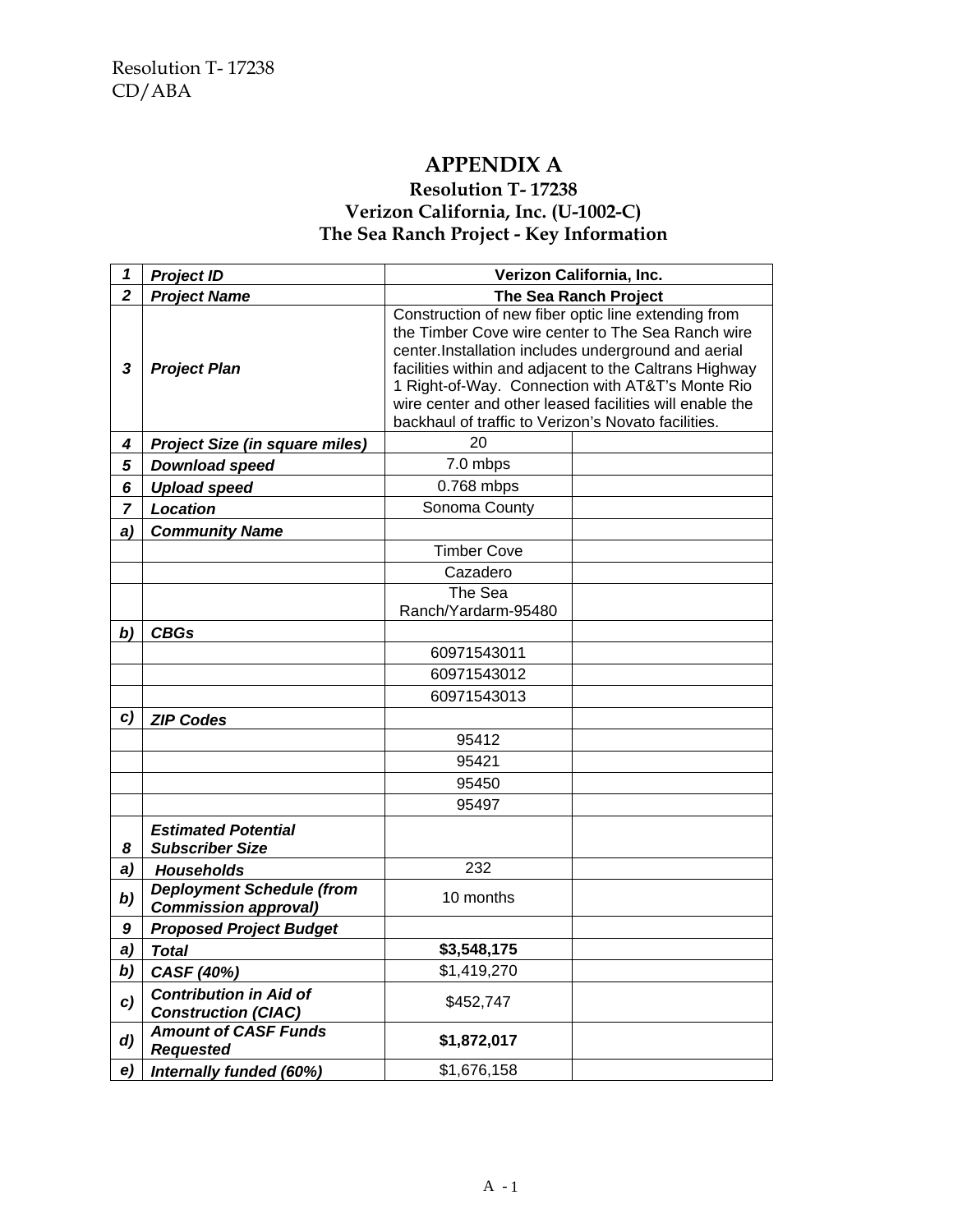### **APPENDIX A Resolution T- 17238 Verizon California, Inc. (U-1002-C) The Sea Ranch Project Shapefiles**